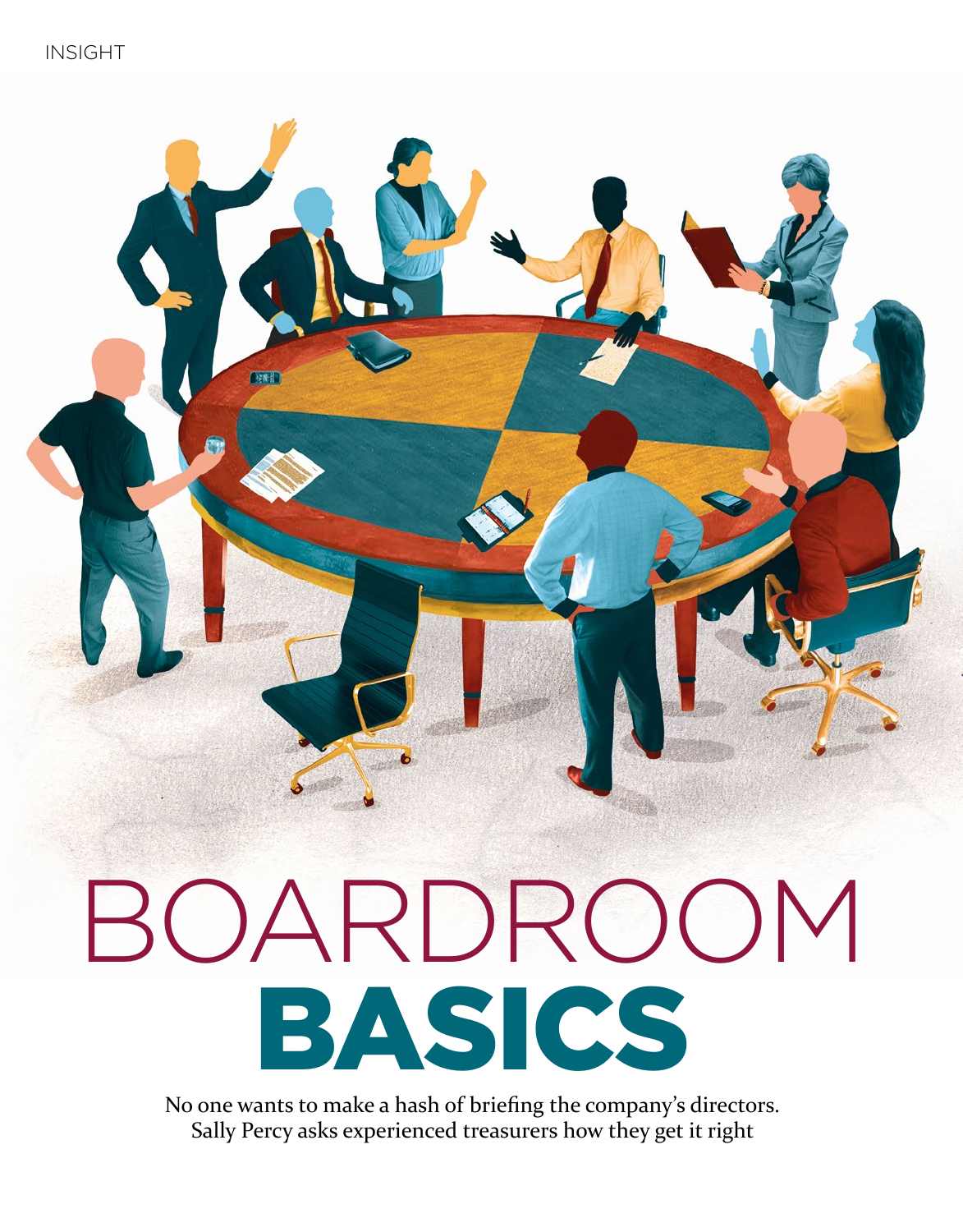A treasurer's place is in the boardroom. Not all of the time, of course, but some of the time at least. That is one of the principal findings of *The Contemporary Treasurer 2016*, the ACT's latest research into the evolving influence of treasury on corporate financial strategy and business growth.

Nearly 200 treasurers across the UK, continental Europe, Asia-Pacific, the Middle East and North America were interviewed for the study, which found that treasurers globally are contributing far more strategic advice to their organisations than they did five years ago.

It is not just business strategy that treasurers report on, however. Their board reports tend to encompass a broad range of subjects, from capital and liquidity management and risk management through to corporate finance, treasury operations and controls, and pensions management.

So just what does presenting treasury matters to the board entail? And is it really the horrifying prospect that it might seem?

### **Prepare to succeed**

At energy giant Centrica, group treasurer Katherine Horrell reports to the 12-strong board on an annual basis. If she is presenting to the board in person rather than just providing a written report, Horrell makes sure that she's very familiar with her report and the treasury policies before she enters the boardroom. "If I'm presenting in person, I would normally go through it with the CFO beforehand and agree the headlines we want to bring out," she says. "But mostly I prepare by reading through what I've submitted and making sure I've got the latest information on topical issues. The board has asked about eurozone volatility in the past, for example."

Private equity- (PE) owned foam manufacturer the Vita Group has a board of four comprising the CEO, a bank-appointed representative and two directors nominated by the PE owners. Board meetings are held four times a year and group treasurer Chris King prepares written reports for each board meeting. From time to time, he may also be asked to present.

King's written reports are normally **IKON IMAGES** PowerPoint presentations on two or three topics – with no more than four slides per

IKON IMAGES

topic. He recommends preparing for the meeting itself by doing a run-through with peers. "That way, you can get wider challenge before you brief and also explore the 'what if' scenarios," he says.

Rando Bruns, head of group treasury at German pharmaceutical company Merck KGaA, has interactions with three different boards in his role – a management board, a supervisory board and a family board (Merck is 70% owned by family shareholders). Bruns mostly engages with the management board and the family board. The management board is currently focused on the company's credit rating in light of its \$17bn acquisition of Sigma-Aldrich, the largest acquisition in the company's history. Meanwhile, the family board is regularly interested in financial risk management, particularly the company's management of pension risk and its use of derivatives to mitigate FX and interest-rate risk. "The management board is very close

on what is happening now in terms of the commercial operations – the immediate future is far more important than what will happen in five years' time." A tendency towards risk aversion and secrecy in business also means that boards are highly interested in protecting their markets and keeping competitors out.

### **Question time**

Horrell says that the questions posed by her board will vary according to the nature of the issues facing the company at the time. Centrica suffered a downgrade in 2015, which has made the company's credit rating a key priority for the board. "The credit rating has been one of the key issues for us over the past three or four years," she explains. "But in 2013, we did a debut bond issue in the US, so it tends to be whatever is topical in treasury."

Nevertheless, it is a case of 'expect the unexpected' when it comes to questions

# "If I'm presenting in person, I would normally go through it with the CFO beforehand and agree the headlines we want to bring out"

to the operational business so you don't have to explain as much to them as you do to the family board," says Bruns.

While treasurers don't normally present at board meetings in the Middle East, Gary Slawther attends all the board meetings for his company, Oman-based packaging company OCTAL. The board consists of five members, comprising the CEO, three directors who represent the investors and one non-executive director who has a chemical engineering background. Slawther has a treasury background, but because his job title is 'financial adviser to the CEO', he actually addresses a range of topics in his report. This could be from the previous quarter's results and the current cash and financing position through to marketing and new products.

The business culture of the Middle East has an impact on which aspects of treasury are discussed at the board meetings, Slawther says. "This is still the place where cheques reign supreme, so there is always a big focus on cash and liquidity. There is also a big focus

because they can be on any topic. "You can put out a paper that covers all the work you've done in the past year and you might expect questions in one area, but then get asked questions in another," Horrell says.

With King's board, questions tend to cover a lot of 'what if?' scenarios. "So if we're working on a pension issue, it might be: what is within the trustees' powers in terms of how they could react to our proposal?" He tries to answer the questions he can and then gets back to the board on any he can't answer at the time. "You cannot know everything and a good board is likely to have questions you can't always answer," he says. "But you should prepare sufficiently so that they are isolated questions rather than every question."

When it comes to answering questions, Slawther says it is important to be both diplomatic and respectful. "If I don't know the answer to a question, I'll take it away and do some research and then come back with an answer at the next board meeting."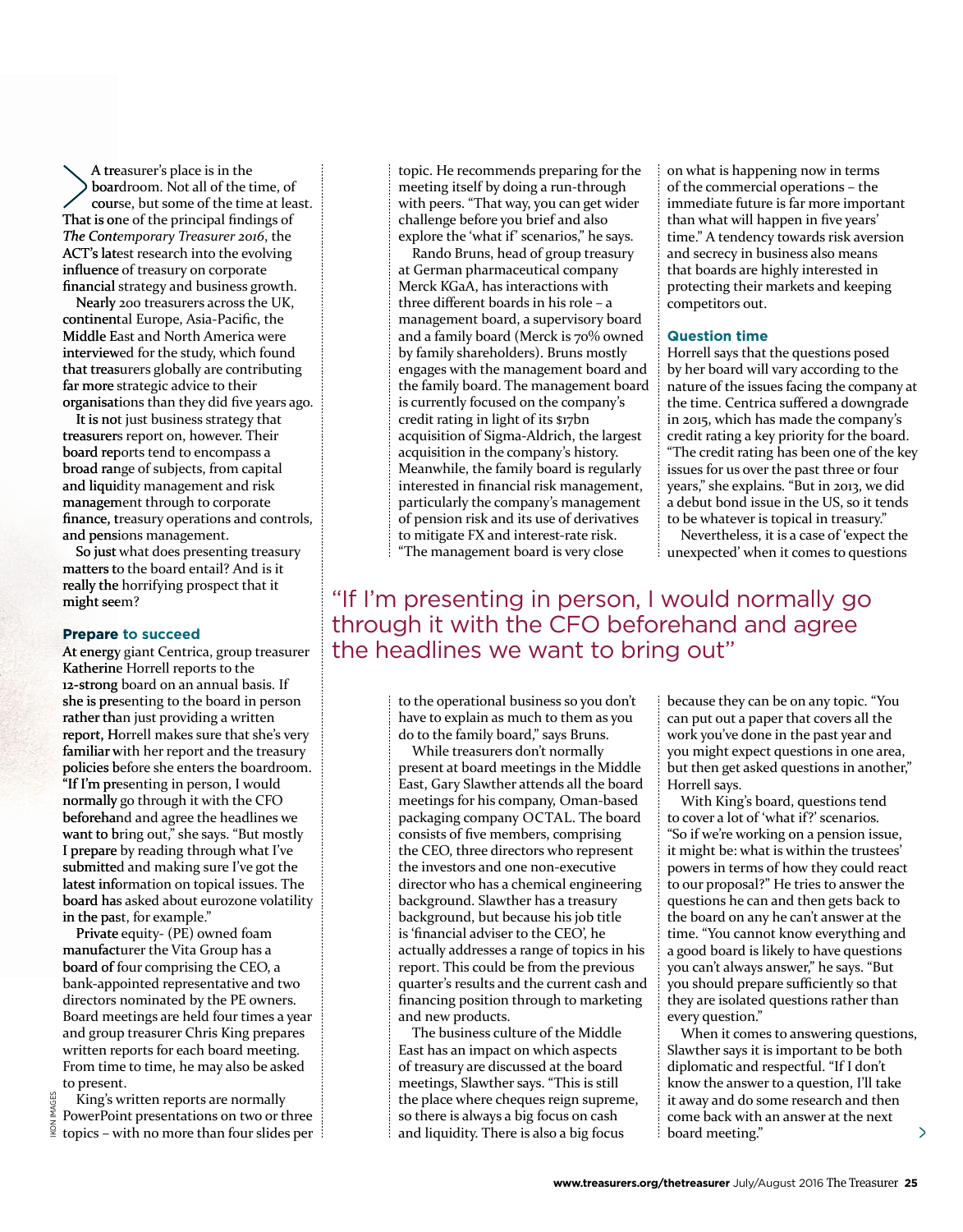# TOP TIPS FOR PRESENTING TO THE BOARD

Limit the messages that you want to make to as few messages as possible and keep them simple.

Use graphics and visuals to convey key points in a straightforward way. For example, a graphic of a 13-week cash-flow forecast showing that you're outperforming your budget or underperforming your budget gets the message across very clearly.

With written reports, remember to tailor your content towards the end audience.

Flag up potential risks early - for example, if projections show the organisation could breach financial covenants or liquidity is tighter than planned. Then say which actions treasury is taking to mitigate those risks.

Don't ask the board to consider very difficult or technical issues.

Avoid using the board meeting as an opportunity to announce surprises – either bad ones or apparently good ones. They won't go down well with any of the directors – particularly not the CFO.



KON IMAGES IKON IMAGES